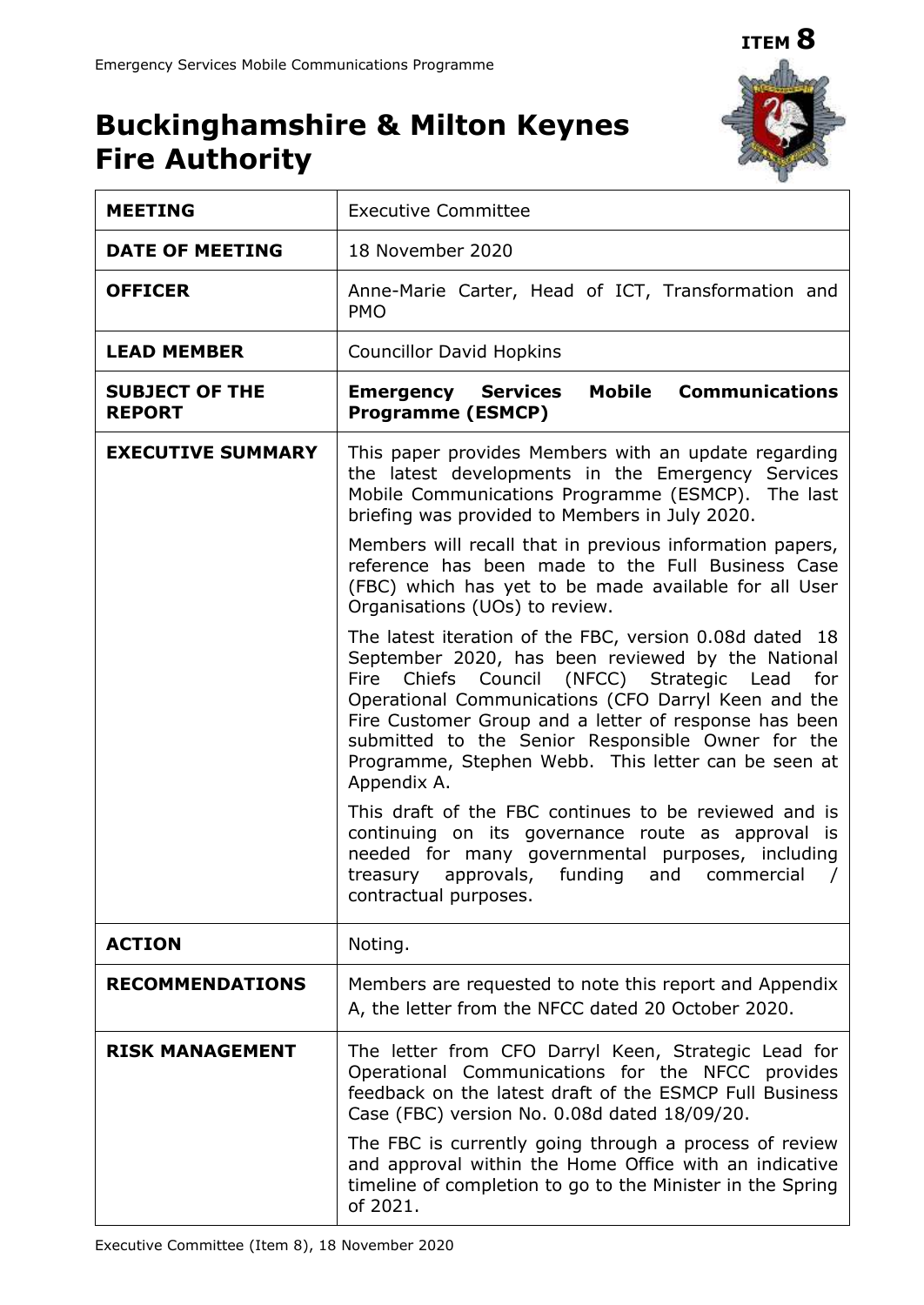| There have been some changes in the governance and<br>leadership of ESMCP which were announced last week,<br>so it is not anticipated that there will be any update to<br>the FBC for the next few weeks at least, but the current<br>draft will continue on its governance route as approval is<br>needed for many governmental purposes, including<br>approvals, funding and commercial<br>treasury<br>$\prime$<br>contractual purposes.                                                |
|-------------------------------------------------------------------------------------------------------------------------------------------------------------------------------------------------------------------------------------------------------------------------------------------------------------------------------------------------------------------------------------------------------------------------------------------------------------------------------------------|
| There is other developing information from<br>the<br>Programme which indicates a further delay in the<br>delivery of the Prime product. At the time of writing, it is<br>not known if there are any implications for overall<br>programme timelines or the review of the FBC.                                                                                                                                                                                                             |
| The current version of the FBC presents four options for<br>the future of the ESMCP:                                                                                                                                                                                                                                                                                                                                                                                                      |
| Option 1: Stop ESN and continue with Airwave<br>indefinitely (Do Minimum)                                                                                                                                                                                                                                                                                                                                                                                                                 |
| Option 2: stopping ESN, extending Airwave and<br>$\bullet$<br>starting a new Programme to replace it from April<br>2022.                                                                                                                                                                                                                                                                                                                                                                  |
| Option 3a: incremental delivery of ESN, with a risk<br>$\bullet$<br>based, expected Airwave Shut Down date of June<br>2025. The base case of Airwave shut down for this<br>option is November 2024.                                                                                                                                                                                                                                                                                       |
| Option 3b: incremental delivery of ESN, with a risk<br>$\bullet$<br>based expected Airwave Shut Down date of February<br>2024. The base case of Airwaye shut down for this<br>option is June 2023 - this being the Programme<br>preferred option.                                                                                                                                                                                                                                         |
| The FBC leans towards the dismissal of options 1 and 2,<br>as they would lead to the on-going maintenance of the<br>current Airwave provision. Option 3a would<br>see<br>incremental delivery of ESN, with an Airwave shut down<br>date between November 2024 and June 2025.                                                                                                                                                                                                              |
| Option 3b minimises the on-going use of Airwave, which<br>adds substantial costs to the Programme. This option<br>offers incremental delivery of ESN, with an expected<br>Airwave shut down date between June 2023 and<br>February 2024. The earliest possible transition, from<br>Airwave to ESN, remains the best long-term option from<br>the Programme perspective as ESN will be cheaper than<br>Airwave long term and maintaining both systems<br>concurrently is extremely costly. |
| However, due to the absence of detailed plans,<br>assumptions and other information that sit behind<br>options 3a and 3b, the NFCC and CFO Keen are not in a<br>position to offer a firm view or any assurance around<br>either option.                                                                                                                                                                                                                                                   |
| There has been regular input to the Fire Customer<br>Group (FCG) from across the fire sector including the                                                                                                                                                                                                                                                                                                                                                                                |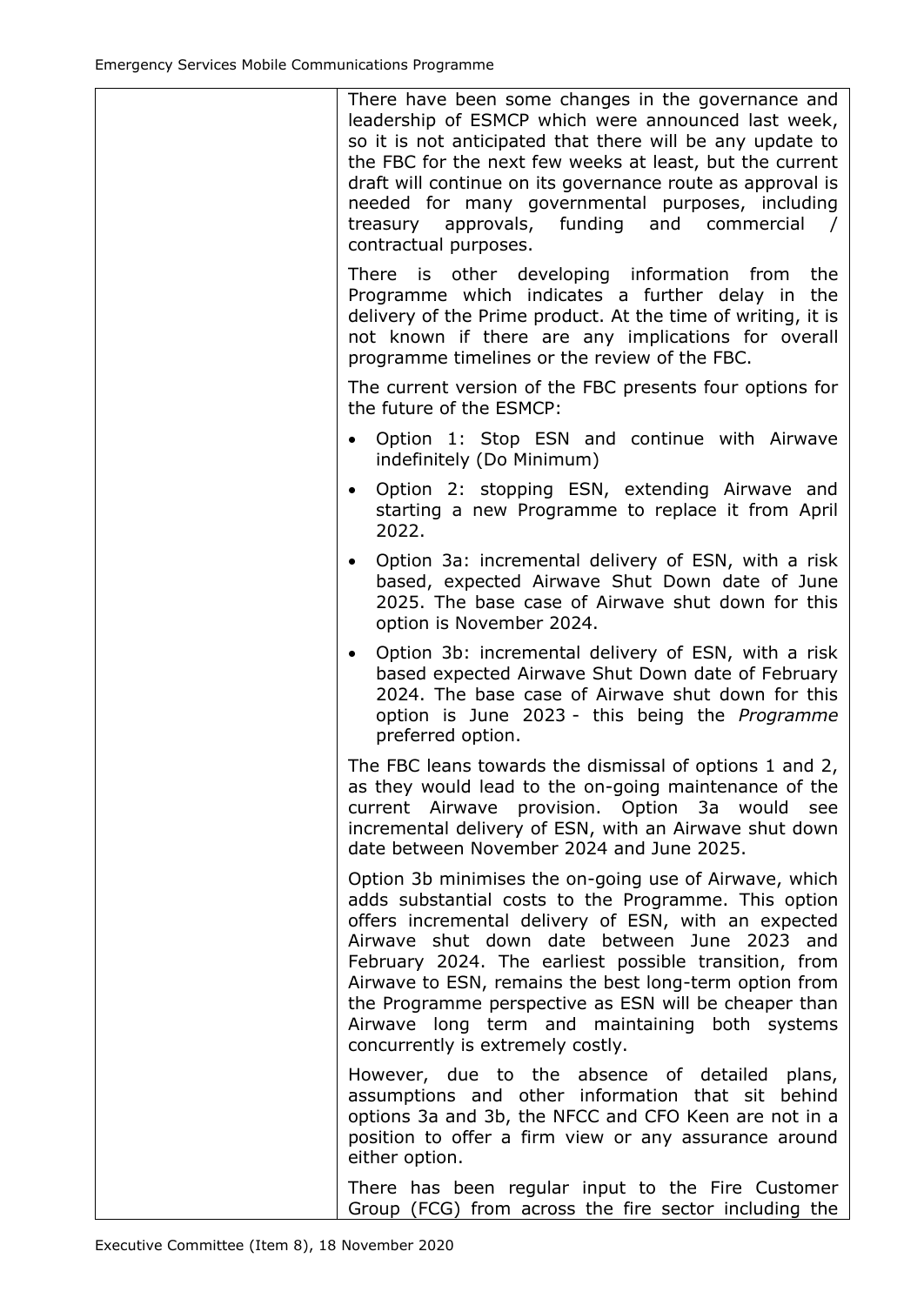| South Central region and these issues are addressed in<br>detail through the NFCC letter. DCFO Steve Foye of<br>Royal Berkshire currently chairs the South Central<br>ESMCP Board and regularly attends the National FCG, to<br>ensure our concerns are raised for consideration.                                                                                                                                                                                                                                                                                                                                         |
|---------------------------------------------------------------------------------------------------------------------------------------------------------------------------------------------------------------------------------------------------------------------------------------------------------------------------------------------------------------------------------------------------------------------------------------------------------------------------------------------------------------------------------------------------------------------------------------------------------------------------|
| It is clear in the letter from CFO Keen, that the NFCC<br>does not yet feel sufficiently informed to assure the FBC<br>on grounds of technical and operational viability, and its<br>ability to deliver.                                                                                                                                                                                                                                                                                                                                                                                                                  |
| The concern that ESN will cost Fire and Rescue<br>Authorities more at local level than they currently pay<br>for Firelink is becoming more pressing. Essentially,<br>whilst the overall cost for the ESN is expected to be<br>cheaper than Airwave, the distributed costs at an<br>individual FRS level could be higher. The NFCC have<br>been clear that Fire Authorities will want high levels of<br>assurance on the financial elements, in particular the<br>non-core and in full life costs that would fall to these<br>Fire Authorities. To date, this detail has not been made<br>available to User Organisations. |
| An anticipated revised draft of the FBC may address<br>some of the matters raised in the letter from CFO Keen.<br>It also notes that a number of Fire Authorities have<br>expressed their desire to provide feedback on the FBC.<br>The NFCC are exploring with the Local Government<br>Association how a collective view can be given and<br>officers belief this collective approach, as seen in the<br>NFCC letter, offers a powerful voice.                                                                                                                                                                           |
| The view of the NFCC, however, still supports the<br>premise that ESN ultimately provides the best strategic<br>fit for the future of emergency services communications<br>and is anxious to continue to work with the Programme<br>to find solutions to the issues already outlined.                                                                                                                                                                                                                                                                                                                                     |
| It is not recommended that any formal action should<br>be taken by Members of the Executive Committee and<br>the Fire Authority at this time due to there being:                                                                                                                                                                                                                                                                                                                                                                                                                                                          |
| robust and detailed feedback in the NFCC letter to<br>the National Programme                                                                                                                                                                                                                                                                                                                                                                                                                                                                                                                                              |
| a revised FBC expected imminently<br>٠                                                                                                                                                                                                                                                                                                                                                                                                                                                                                                                                                                                    |
| methods of LGA feedback being explored<br>$\bullet$                                                                                                                                                                                                                                                                                                                                                                                                                                                                                                                                                                       |
| Officers will continue to work together at local and<br>regional levels to provide input to the FBC and will liaise<br>with Chairman of the Fire Authority and the Chairman of<br>the Executive Committee if a formal consideration of the<br>FBC and written comment to the national programme is<br>required at a future date.                                                                                                                                                                                                                                                                                          |
| It should also be noted that the Programme<br>has<br>announced that the ESMCP Senior Responsible Owner<br>(SRO) has stepped down with immediate effect.<br>An<br><b>SRO</b><br>interim<br>has<br>been<br>appointed<br>pending<br>the                                                                                                                                                                                                                                                                                                                                                                                      |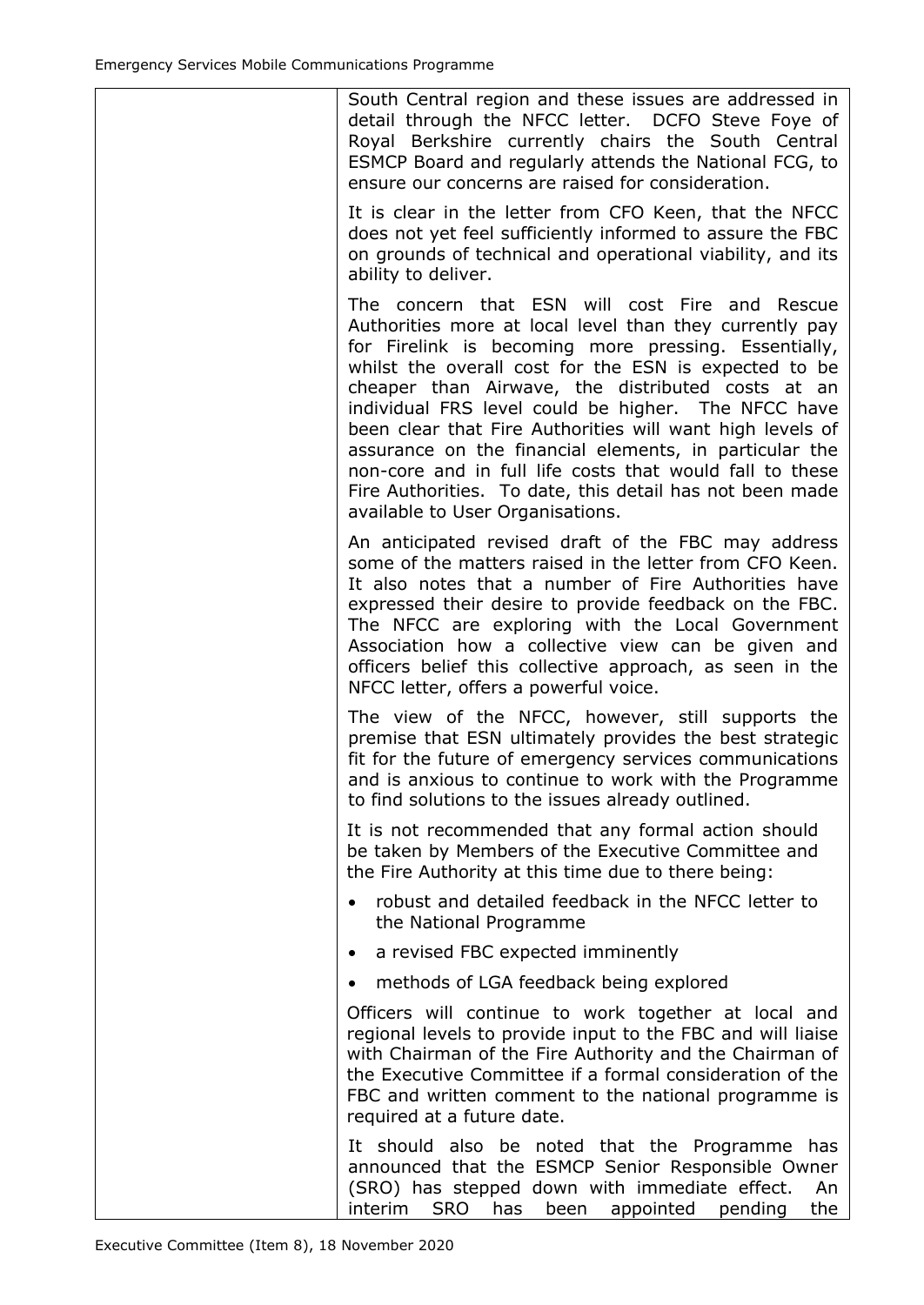|                                                                                   | appointment of a permanent SRO but to date we have<br>not received any further information regarding who that<br>is. The Programme has recognised that there is now a<br>requirement for a full time SRO to take the Programme<br>towards transition.                                                                                                                                                                                                                                                                                     |
|-----------------------------------------------------------------------------------|-------------------------------------------------------------------------------------------------------------------------------------------------------------------------------------------------------------------------------------------------------------------------------------------------------------------------------------------------------------------------------------------------------------------------------------------------------------------------------------------------------------------------------------------|
|                                                                                   | The reporting line for the Programme will shortly be<br>moving from Digital Data and Technology to the Crime,<br>Policing and Fire Group within the Home Office.<br>The<br>Programme have stated that this has been planned for<br>some time and they feel that the technology has<br>developed to a point where it is known what the solution<br>will look like. As the Programme moves towards the<br>=transition phase, it is felt that the move will benefit<br>from established relationships within the police and fire<br>sectors. |
| <b>FINANCIAL</b><br><b>IMPLICATIONS</b>                                           | The NFCC considers the economic case contained within<br>the latest version of the FBC a priority which needs to<br>be addressed. There remains a lack of clarity regarding<br>the future operating model (FOM) and the NFCC<br>considers itself to be unsighted on any proposals from<br>the Programme regarding the FOM. It does, however,<br>have clear ideas on what it should contain and are of the<br>opinion that the success of the ESN delivery is heavily<br>dependent on the FOM.                                             |
|                                                                                   | This lack of clarity impacts the finance case in terms of<br>the 'cost of the FOM, its remit, how the funding for it will<br>be recouped and flow, and how any ESN core charges<br>will be funded.' NFCC has requested the provision of a<br>cost modelling tool from ESMCP Finance so that User<br>Organisations are able predict costs at a local level.                                                                                                                                                                                |
|                                                                                   | The concern remains that 'in life' ESN will cost more<br>than the current Airwave system and it is felt that in<br>order to provide assurance and approval of the FBC at<br>FRS and NFCC level, the provision of the tool and further<br>detailed information is critical.                                                                                                                                                                                                                                                                |
| <b>LEGAL IMPLICATIONS</b>                                                         | Buckinghamshire Fire and Rescue Service have already<br>signed up to the principles of the ESN. Officers will<br>continue to monitor the progress of the Programme<br>closely and will provide challenge to the process where it<br>is felt necessary.                                                                                                                                                                                                                                                                                    |
| <b>CONSISTENCY WITH</b><br>THE PRINCIPLES OF<br>THE DUTY TO<br><b>COLLABORATE</b> | This Authority remains an active participant of the South<br>Central<br>Transition<br>Delivery<br>arrangements.<br>The<br>governance and delivery models have now<br>been<br>and Buckinghamshire Fire and Rescue<br>established<br>Service officers are involved at each level. The principle<br>has been adopted that information is shared across all<br>three South Central services and where appropriate,<br>joint responses to work requests are submitted.<br>Funding awards<br>have been pooled centrally, and                    |
|                                                                                   | Buckinghamshire<br>Fire and<br>Rescue Service act as                                                                                                                                                                                                                                                                                                                                                                                                                                                                                      |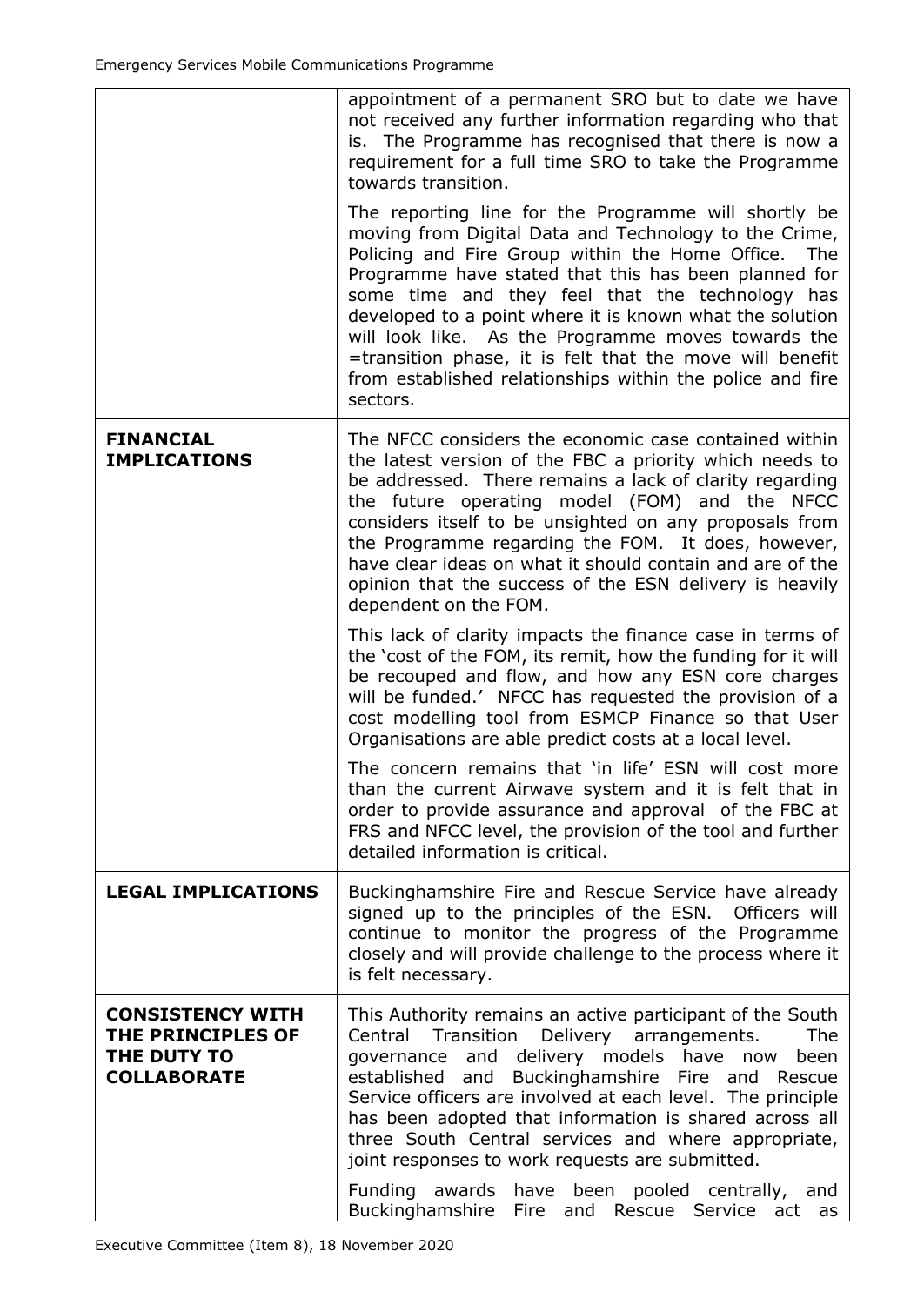|                                                 | treasurers for the region.                                                                                                                                                                                                                                            |
|-------------------------------------------------|-----------------------------------------------------------------------------------------------------------------------------------------------------------------------------------------------------------------------------------------------------------------------|
| <b>HEALTH AND SAFETY</b>                        | There are no health and safety implications perceived at<br>this time. There is constant review of this and any<br>issues that may arise in the future will be referred.                                                                                              |
| <b>EQUALITY AND</b><br><b>DIVERSITY</b>         | There have been no equality and diversity implications<br>identified to date. As the programme progresses,<br>further information, and a confirmed plan become<br>available, then an Integrated Impact Assessment will be<br>completed.                               |
| <b>USE OF RESOURCES</b>                         | As stated in previous updates to Members, the<br>organisation's Programme Manager is the Project<br>Manager for ESMCP delivery.                                                                                                                                       |
|                                                 | The Head of ICT, Transformation and PMO is the Senior<br>User for this Authority.                                                                                                                                                                                     |
| <b>PROVENANCE</b>                               | <b>Background</b>                                                                                                                                                                                                                                                     |
| <b>SECTION</b><br>&<br><b>BACKGROUND PAPERS</b> | ESMCP is the programme, which will provide the next<br>generation of mobile communications for emergency<br>services and will replace the Airwave Tetra network<br>introduced to fire services in 2009.                                                               |
|                                                 | The Programme is considered to be ground breaking and<br>innovative and is designed to improve the integration of<br>emergency services communications<br>by<br>taking<br>advantage of 4G communications developments and by<br>reducing costs to user organisations. |
|                                                 | <b>Provenance</b>                                                                                                                                                                                                                                                     |
|                                                 | <b>ESMCP Update, Executive Committee July 2020</b>                                                                                                                                                                                                                    |
|                                                 | https://bucksfire.gov.uk/documents/2020/07/item-7-<br>emergency-services-mobile-communication-<br>programme.pdf/                                                                                                                                                      |
| <b>APPENDICES</b>                               | Appendix A: NFCC Response to Stephen Webb re FBC                                                                                                                                                                                                                      |
| <b>TIME REQUIRED</b>                            | 10 minutes                                                                                                                                                                                                                                                            |
| <b>REPORT ORIGINATOR</b><br><b>AND CONTACT</b>  | Marie Crothers - Programme Manager<br>mcrothers@bucksfire.gov.uk<br>01296 744430 / 07765 001907                                                                                                                                                                       |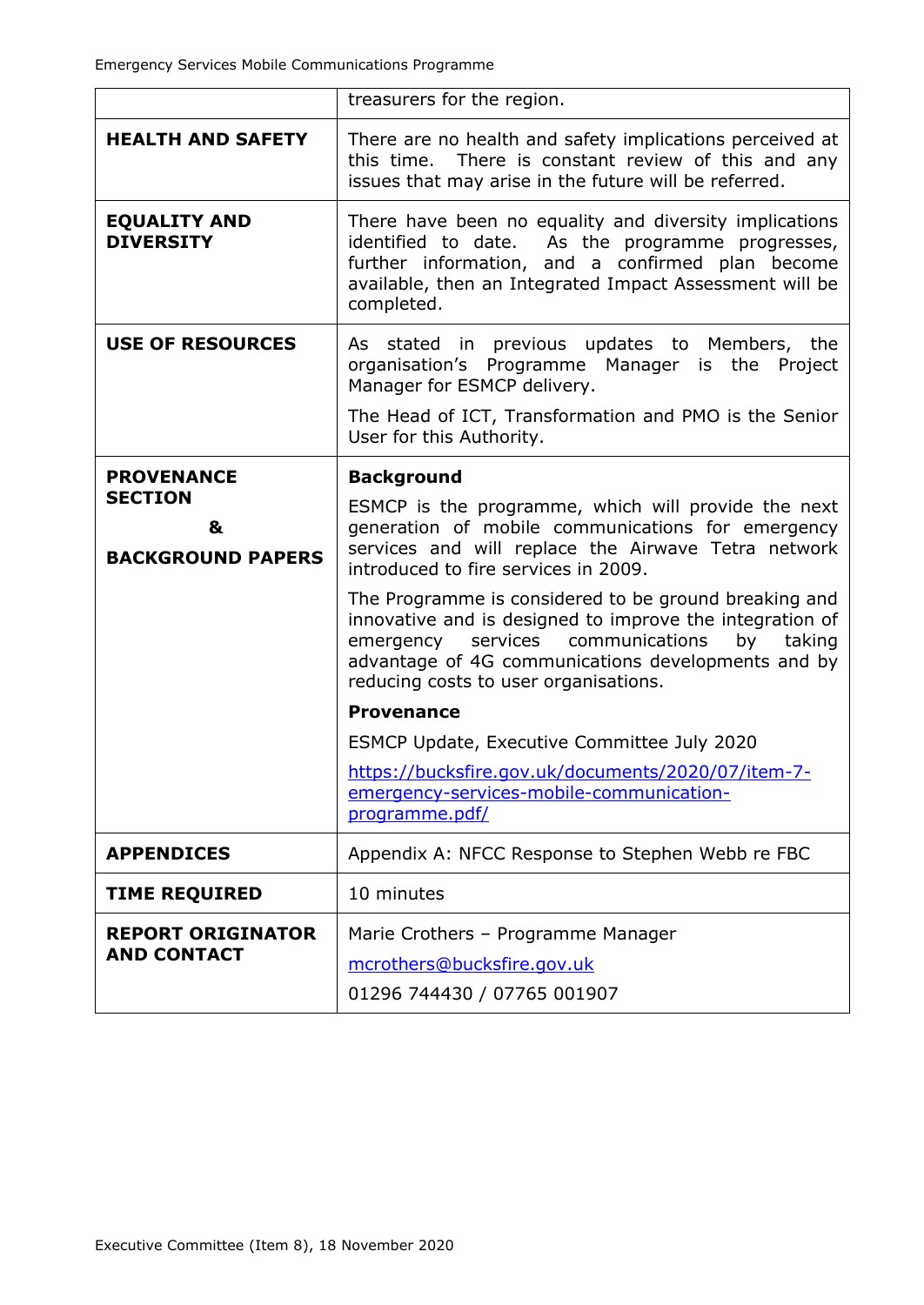**Appendix A**



**National Fire** Chiefs Council

The professional voice of the UK Fire & Rescue Service

National Fire Chiefs Council West Midlands Fire Service 99 Vauxhall Road Birmingham B7 4HW

Telephone +44 (0)121 380 7311 Email info@nationalfirechiefs.org.uk

20th October 2020

Dear Stephen,

# **Feed back on the latest draft of the Emergency Services Mobile Communications Programme Full Business Case (FBC)**

Thank you very much for the opportunity to provide feedback on the latest draft of the Emergency Services Mobile Communications Programme (ESMCP) Full Business Case (FBC), Version No. 0.08d dated 18/09/20.

Please accept my apologies that the National Fire Chiefs Council (NFCC) weren't able to meet the deadline of 16<sup>th</sup> October for a return, however with Senior Users only having sight of the output of the Motorola Prime re-planning on Friday 16 October, and associated communications not yet issued, time has been needed to assess this new information and its implications for the FBC.

In considering feeding back, it is recognised that providing an FBC for a complex technical endeavour such as ESMCP will always be a challenge, especially with so many moving pieces and a wide number of stakeholders and user communities, often with competing demands.

We are aware that a further revision to the FBC will be undertaken and an updated draft presented as part of the pack for the Major Projects Review Group (MPRG) towards the end of October. Therefore, please note that these comments are in respect to version 0.08d, dated  $18<sup>th</sup>$  September 2020, and not any subsequent iteration.

The view of the National Fire Chiefs Council (NFCC) reflects that the ESMCP FBC has 3 main purposes:

- To provide an objective overview, analysis and detail that informs debate and decision making on the future viability and direction of the Programme
- To provide detailed financial information and assumptions that will form part of any bids into the impending and future Spending Review (SR) processes
- To provide detail of costs, including assumptions, such that these can be incorporated into User Organisations (Fire Authority) medium- and longer-term financial planning.

**Stephen Webb,** ESMCP SRO

By email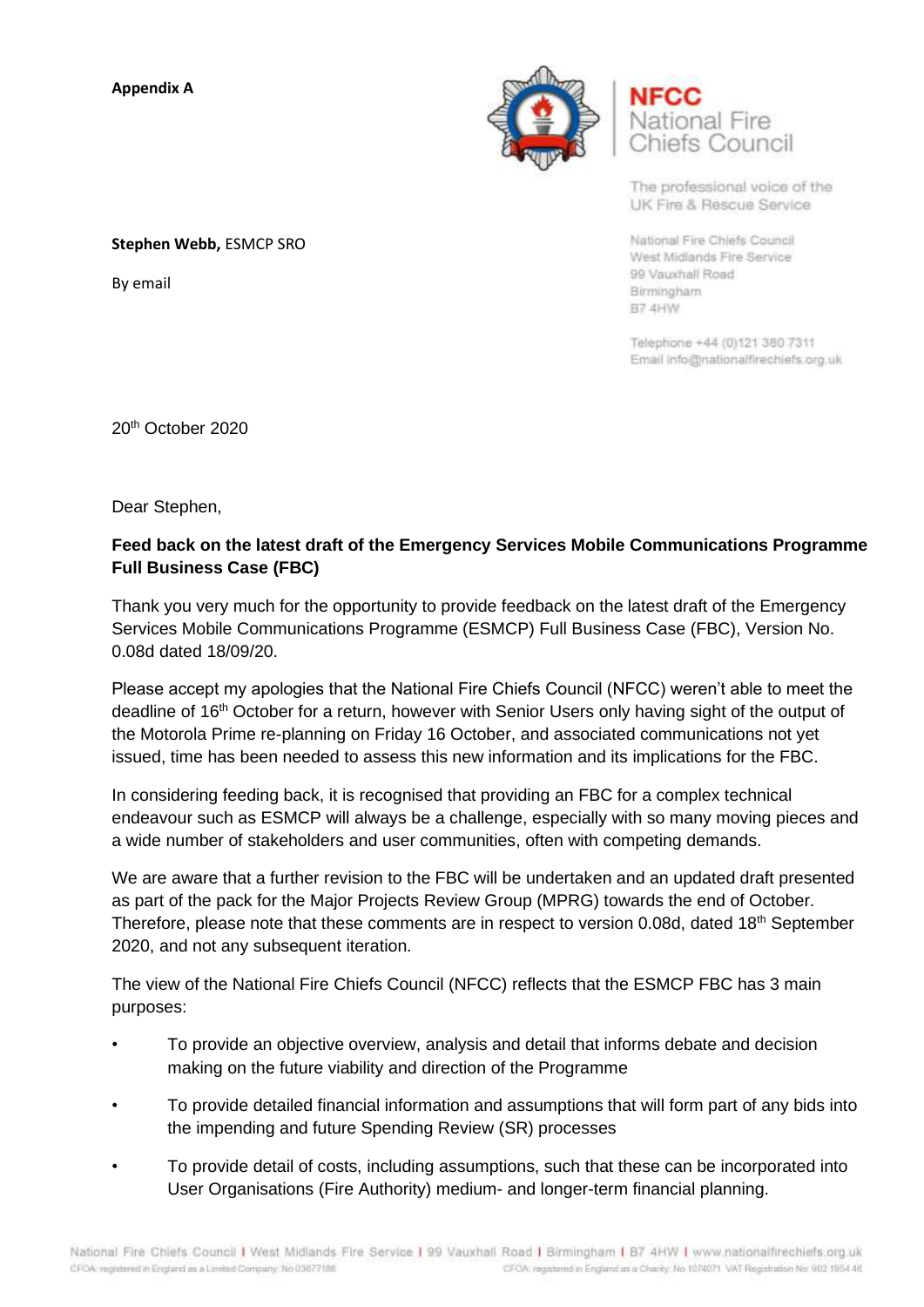## Classified| Official - Low

The NFCC recognises that previously sign off for the FBC for English Fire and Rescue has been undertaken by our overseeing Government Department, Home Office as funding sponsor body (FSB), we expect this to continue. NFCC assists with key inputs into these decisions by providing assurance of the FBC in terms of its:

- Technical viability
- Operational viability
- Overall deliverability

However Fire and Rescue Services and their overseeing Fire Authorities will want high levels of assurance on the financial elements, in particular the non-core costs which will direct affect them. A significant part of the need for this assurance is a growing concern that ESN will cost Fire and Rescue Authorities more at local level than they currently pay for Firelink (Airwave).

As currently presented the Draft FBC presents 4 options for the future of ESMCP

- Option 1: Stop ESN and continue with Airwave indefinitely (Do Minimum)
- Option 2: stopping ESN, extending Airwave and starting a new Programme to replace it from April 2022.
- Option 3a: incremental delivery of ESN, with a risk based, expected Airwave Shut Down date of June 2025. The base case of Airwave shut down for this option is November 2024.
- Option 3b: incremental delivery of ESN, with a risk based expected Airwave Shut Down date of February 2024. The base case of Airwave shut down for this option is June 2023 - this being the *Programme* preferred option.

Given the limited information within the draft FBC options 1 and 2 appear to offer little long-term benefit to the FRS user community. Technologically, options 3a and 3b appear to be in step with the NFCC's view that ESN offers the best strategic fit for the future of emergency services communications in providing mission critical voice and mobile broadband communications through a 4G / LTE capability. It further supports and compliments other forthcoming technologies in the emergency services communications arena, such as the next generation of the 999 / 112 system.

However without the detailed plans, assumptions and other information that sit behind options 3a and 3b, the NFCC is not able offer a firm view or any assurance around either option. At the start of the FBC revision process in the summer of 2020, the NFCC believed that the technical delivery components of plan 3a were already under considerable pressure in terms of meeting relevant milestones. In the main these concerns have centred around historic issues with supplier performance, in particular Motorola, combined with limited commercial leverage to address these issues. Consequently, we believe there was, and remains, over optimism with the base case dates, even factoring in the proposed contingency at P50 and P90 these do not provided sufficient assurance that ESN could be successfully and safely delivered within the cost and time envelope.

Users have very recently been made aware that the Prime replanning exercise undertaken by the Programme and suppliers has identified that Prime gate 5 has been further delayed by almost 6 months. Based upon the very limited evidence currently available the NFCC believes that this will add a further 6 months to the base case for option 3a but we do not have the factual evidence from the Programme to confirm or refute this. This further emphasises the importance of urgent work to develop a realistic and evidenced plan, including a realistic contingency, to underpin option 3a such that the NFCC can be assured it is deliverable within predicted timeframes. It is recognised that the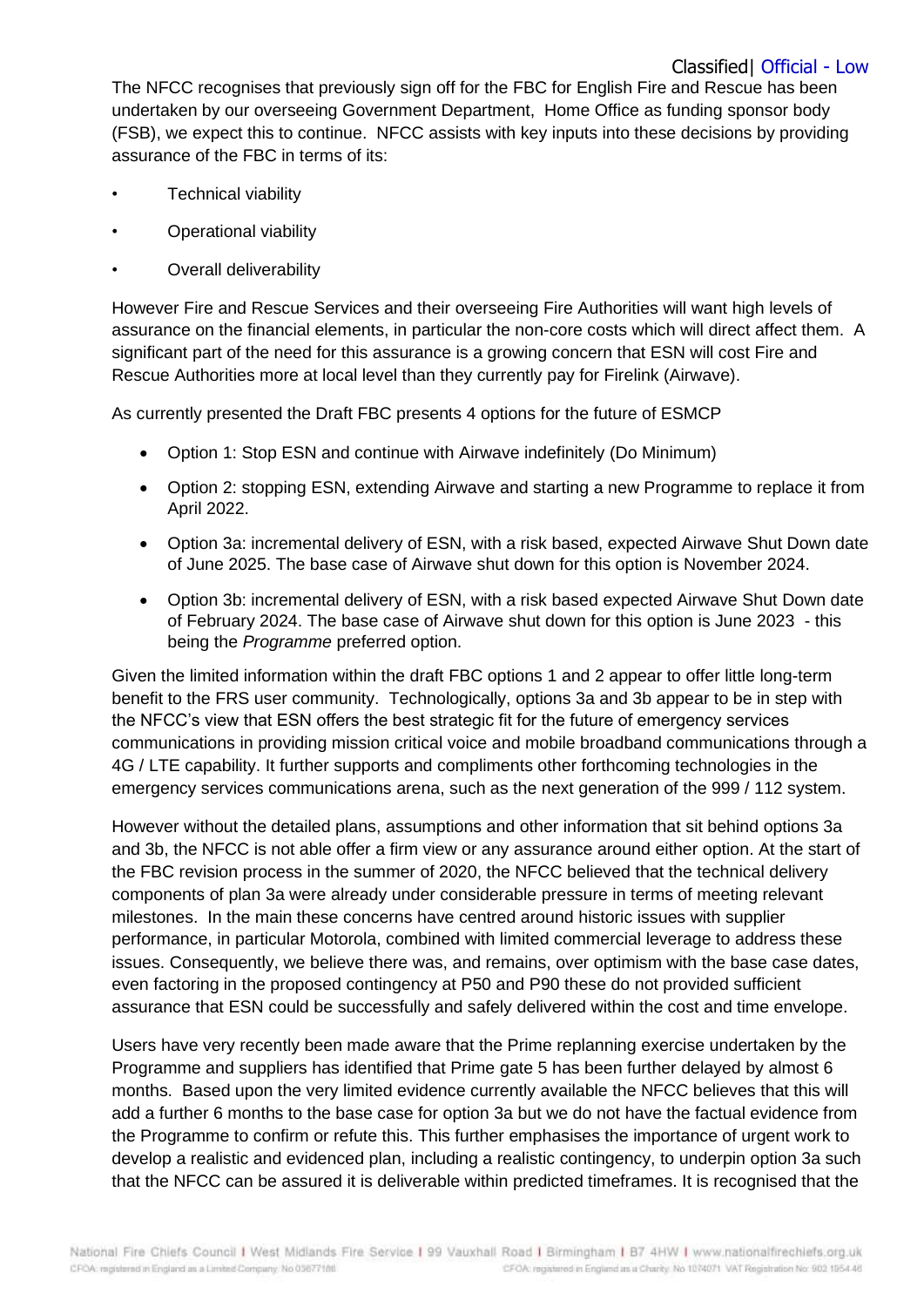## Classified| Official - Low

assurance, approval and governance processes for the FBC are already in train, and whilst the NFCC recognises the need for this to continue, the details now emerging from the Prime replanning cannot be ignored.

The NFCC has committed to work with Programme to assist in the viability assessment of option 3b, however concerns around the technical delivery of ESN highlighted for option 3a are equally applicable. Economically, option 3b appears attractive and, in tandem with the Programme, providing it is safe to do so, the NFCC would wish to see all Emergency Services transitioned onto ESN at the earliest possible moment for the greater benefit of all. However, the challenges to attain this accelerated transition will be considerable and the risks associated must be fully considered as part of any viability assessment exercise, including the risk that accelerating the transition may cost more in the long run. However, the need for transition to be safe and not to impose additional operational risk on user organisations and frontline staff must be a high priority.

Throughout the FBC option 3b is referred to as the preferred option. Whilst theoretically there are obvious benefits to it there has not, in the NFCC's view, been the conclusive joint work to assess its feasibility and so at this stage we feel it is premature to term it as the preferred option.

The economic case references areas of uncertainty and risk including the future operating model (FOM). The NFCC remains somewhat unsighted as to the proposals for any FOM, but we have clear ideas of what we require, and we consider that the success of ESN in life is heavily dependent upon the FOM. This lack of clarity impinges into areas within the finance case including, the cost of the FOM, its remit, how the funding for it will be recouped and flow, how any ESN core charges will be funded etc. From an NFCC perspective this is considered a priority area to be addressed.

The resilience of ESN is also a key concern of the NFCC, especially given that the high levels of resilience afforded by the current Airwave network were mostly as a result of investment through the Firelink contract. There is a clear expectation from Fire and Rescue Services that ESN will be sufficiently secure and resilient to meet foreseeable needs and circumstances. The different technologies underpinning Airwave and ESN lead to different opportunities and approaches, and it is recognised and that providing resilience won't necessarily take the same form for both systems. The NFCC understands the conundrum facing Government regarding the affordability of ESN resilience, and that investment to attain the highest levels of resilience may on balance be considered cost prohibitive. However, Fire and Rescue Services require suitable levels of resilience to enable them to discharge their statutory duties under the most demanding of circumstances, including, but not limited to widespread and sustained power outages. These situations will undoubtedly elicit a high level of expectation on the Emergency Services from the public and accordingly invoke the full spectrum of responses outlined in arrangements by Local Resilience Fora. Ultimately, the NFCC recognises that this is a decision for Government, however in making the determination Government must consider how much of the intrinsic risk it absorbs itself, and how much it will attempt to see transferred to user Organisations. In considering where the residual risk may lie, Fire Authorities and Fire and Rescue Services will wish to see this laid out in definitive terms – in summary it will be the expectation of Chief Fire Officers that ESN is at least as resilient as Airwave and some of the current proposals will not meet that requirement.

Loosely linked to resilience is the matter of Critical Operational Locations (COLs), these are of some concern to Fire and Rescue Services. The NFCC firmly believes that ESN coverage at least as good as Airwave is a necessity for FRS to consider transitioning onto ESN. FRS do not currently utilise menu coverage to provide any coverage uplift for Airwave, as contracted Airwave core coverage is adequate for our needs. Consequently, the NFCC has a clear view that 'coverage is core' and to be delivered purely through core funding. This is not how it is portrayed within the FBC where aspects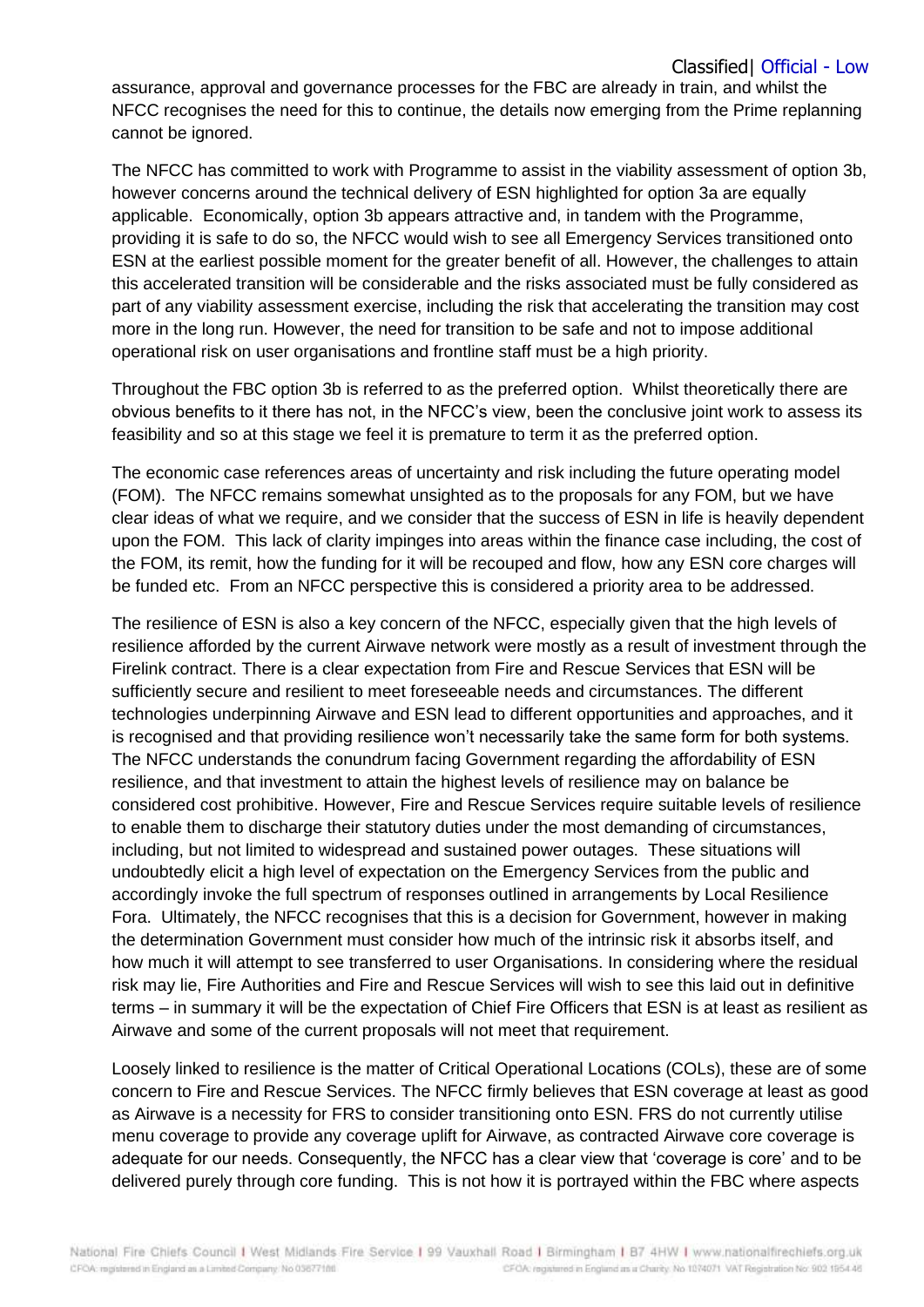## Classified| Official - Low

are considered as non-core. We support the work currently ongoing around COLs to more precisely identify the scale of the issue along with potential remedies, and therefore recognise that the figures relating to COLs within the FBC only represent Programme estimates at this stage. It is however essential that this work provide a more accurate assessment of COLs to better inform the FBC going forward. Given the difference of opinion regarding the funding of COLs, we would welcome further dialogue.

Within the commercial case, the proposal to extend the Motorola contract surfaces concerns from the Fire and Rescue Stakeholders. In particular, it appears to reward Motorola when their performance to date, in view of FRS, has far from met expectations. These concerns are compounded by their position of being the current incumbent supplier for Airwave, a situation that is leading to cynicism over commercial motives given the profitability of Airwave. In the NFCC's view the extensions appear to weaken the Authority's contractual leverage over Motorola rather than strengthening it, and in doing so disincentivising punctual delivery of ESN.

The commercial case also outlines options for the future strategy and delivery models for ESN. All of these will require analysis and consideration once further information is provided. The NFCC would wish to assist the Programme by being part of this exercise, perhaps as an integral component of work on the Future Operating Model.

Previously the NFCC has advised that it has found significant disparities in some of the non-core costs within the finance case following a zero-based exercise by the Fire and Rescue Service. Whilst some work has now commenced to examine this, it has not progressed significantly for it to be reflected in a revised finance case. Some of these concerns appear to align with the views of other user communities. It must also be noted that the baseline for each of the user communities in comparing 'like for like' is different, however in many areas they have been considered identical and many assumptions appear to be founded upon incorrect that is not applicable to the Fire and Rescue Service.

It is not clear how some of the in-life costs, e.g. core costs will be recouped, and where any apportionment may lie. Within the FBC it references an annual core cost of circa £6M for English Fire and Rescue Services, but without apparent inclusion in broader non-core costs. It will be essential for the FBC to progress through Fire governance for this absolute clarity to be provided. There has been commitment from ESMCP Finance to provide a suitable tool such that costs can be modelled and predicted at local level both for medium term financial planning, and also to assess the financial implications in more granular detail of ESN for Fire Authorities. The previously expressed concern for FRSs and their overseeing Fire Authorities, is that in life ESN will cost more at local level than the Firelink [Airwave] system. The provision of this tool may go some way to provide necessary assurance for the sector, and consequently will need to be a precursor for any progress of the FBC through FRS / NFCC governance.

The management case alludes to effective and collaborative arrangements between the Programme and users such that they build trust and confidence in delivering ESN, and in the main this is recognised as being the case. Unfortunately, the report following the recent PAR review has not been shared with users in either a full or redacted format, users have been briefed on just 3 recommendations at headline level. Given the implications for assurance of the FBC, the NFCC believe that this should be provided to Senior Users in its unredacted form such that any relevant findings and recommendations feed through NFCC governance as the FBC is being considered.

A number of Fire Authorities have expressed their desire to provide feedback on the FBC, and discussions are ongoing with the Local Government Association on a collective view. We understand that a revised draft of the FBC is expected for 23<sup>rd</sup> October ahead of MPRG it is